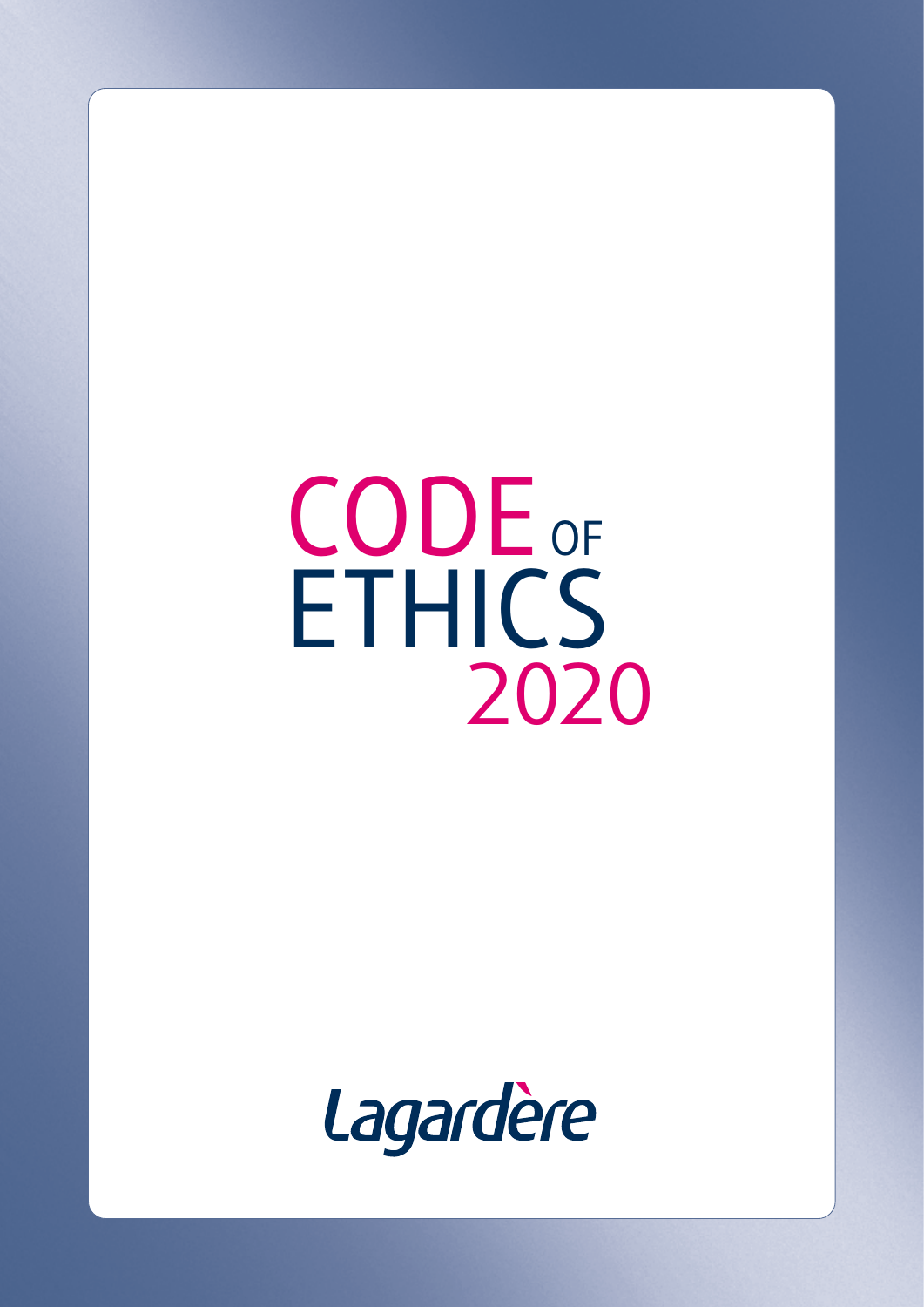## CONTENTS

### LAGARDÈRE GROUP CODE OF ETHICS

### $\blacksquare$

| UPHOLDING FUNDAMENTAL RIGHTS               | 7 |
|--------------------------------------------|---|
| • Human rights and working conditions  p.7 |   |

### $\overline{2}$

| <b>RELATIONS WITHIN THE GROUP</b>                                            |  |
|------------------------------------------------------------------------------|--|
| • Working conditions and health<br>and safety policies to protect Employees' |  |
|                                                                              |  |
| • Promoting respect for others                                               |  |
| and zero tolerance of harassment  p.9                                        |  |
|                                                                              |  |
|                                                                              |  |

| • Confidentiality of information |  |
|----------------------------------|--|

| and protecting the privacy of Employees  p.10 |  |
|-----------------------------------------------|--|

### $\overline{\mathbf{3}}$

### RELATIONS WITH EXTERNAL PARTNERS<br>AND COMPETITORS

| • Competition and fair business practices  p.11                                |  |
|--------------------------------------------------------------------------------|--|
|                                                                                |  |
|                                                                                |  |
|                                                                                |  |
|                                                                                |  |
| • Contributions to political and/or religious<br>organisations by or on behalf |  |
|                                                                                |  |
|                                                                                |  |
| • Promoting the principles of this Code to the                                 |  |
|                                                                                |  |
| • Compliance with international                                                |  |
|                                                                                |  |
|                                                                                |  |

### 

### 

### 4

| RELATIONSHIPS WITH CUSTOMERS     | 15 |
|----------------------------------|----|
|                                  |    |
|                                  |    |
|                                  |    |
| • Confidentiality of information |    |
| and protecting the privacy       |    |
|                                  |    |
|                                  |    |

### 5

| <b>RELATIONS WITH SHAREHOLDERS</b>                     | 17 |
|--------------------------------------------------------|----|
| • Protecting the Group's assets and brands <b>p.17</b> |    |
| • Transparency of financial reporting  p.17            |    |
| • Confidentiality of information                       |    |
|                                                        |    |

### 6

| SOCIAL RESPONSIBILITY |  |
|-----------------------|--|
|                       |  |

### $\overline{11}$  7

| ENVIRONMENT                           | $\lambda$ () |
|---------------------------------------|--------------|
| • Promoting fundamental environmental |              |
| principles and compliance             |              |
|                                       |              |
|                                       |              |

#### LAGARDÈRE GROUP CODE OF ETHICS - 2020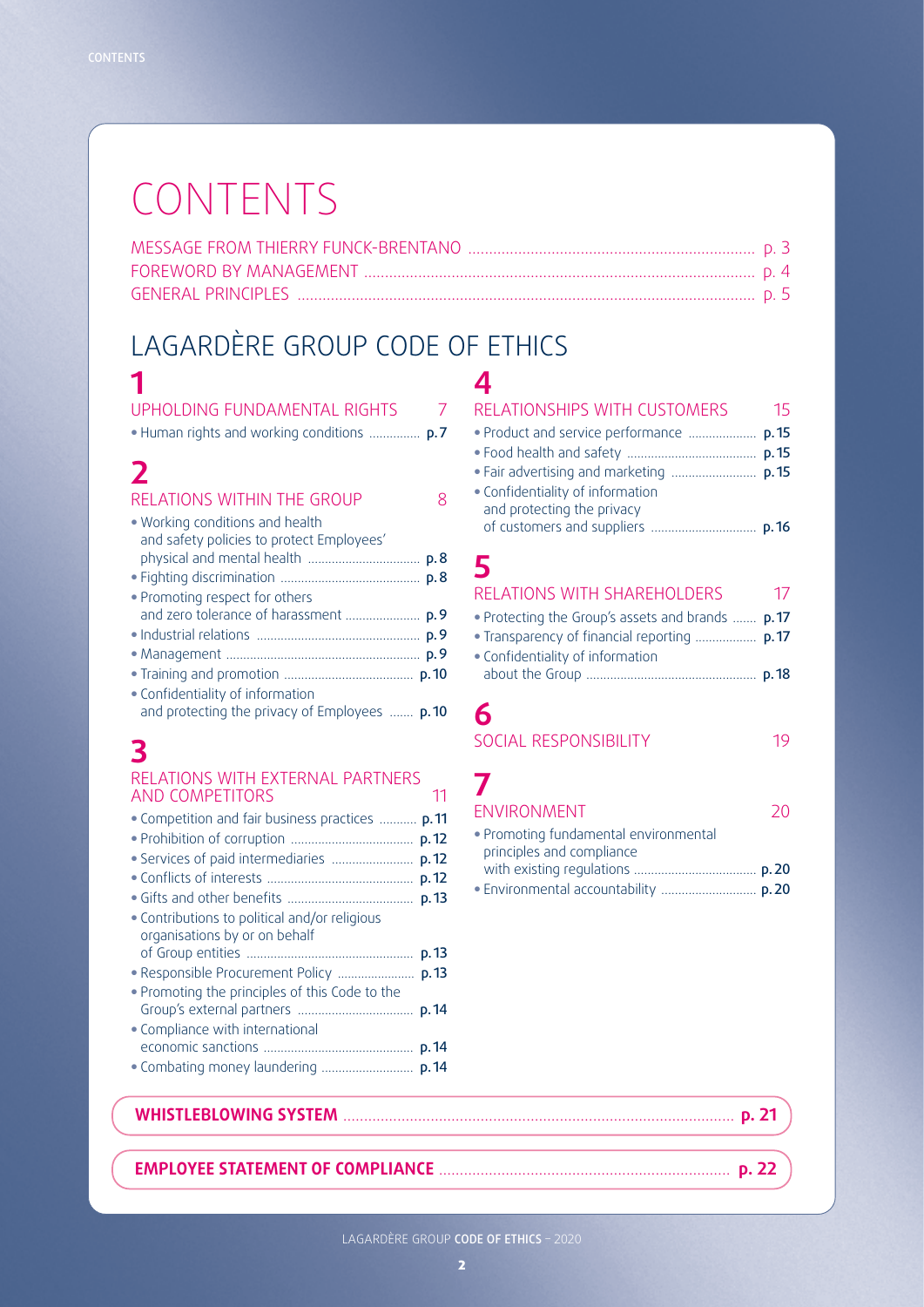## MESSAGE FROM THIERRY FUNCK-BRENTANO

Dear Colleague,

You will find below the new, revised and updated version of the Lagardère group Code of Ethics, which sets out the fundamental principles that must be applied in our business activities.

The Code was first published in 1994, laying down the main principles and overall framework governing the activities carried out by the women and men working for the Group. It is primarily based on the Group's compliance with the international principles and laws governing its businesses. Not only a list of restrictions, the Code is also designed as a guide and decision-making tool. It is in no way intended to replace the national and international rules applicable in the countries in which the Group operates, but to complement them.

The Code represents a minimum standard that must be applied in all Group entities. However, these entities are at liberty to add other rules or principles of conduct that are more detailed and/or more suited to their line of business or to the specific regulatory, ethical and business environment in the countries in which they operate. These rules must not run counter to the Group Code of Ethics. In the event of a contradiction, the strictest rules prevail.

This Code is updated regularly to take account of changes within the Group and in its operating environment, and to address new requirements that affect how we conduct our business. I therefore ask you to read this revised Group Code of Ethics and make it your own.

I hope the Code makes interesting and fruitful reading.

**Thierry Funck-Brentano** Co-Managing Partner, Lagardère SCA Chief Human Relations, Communications and Sustainable Development Officer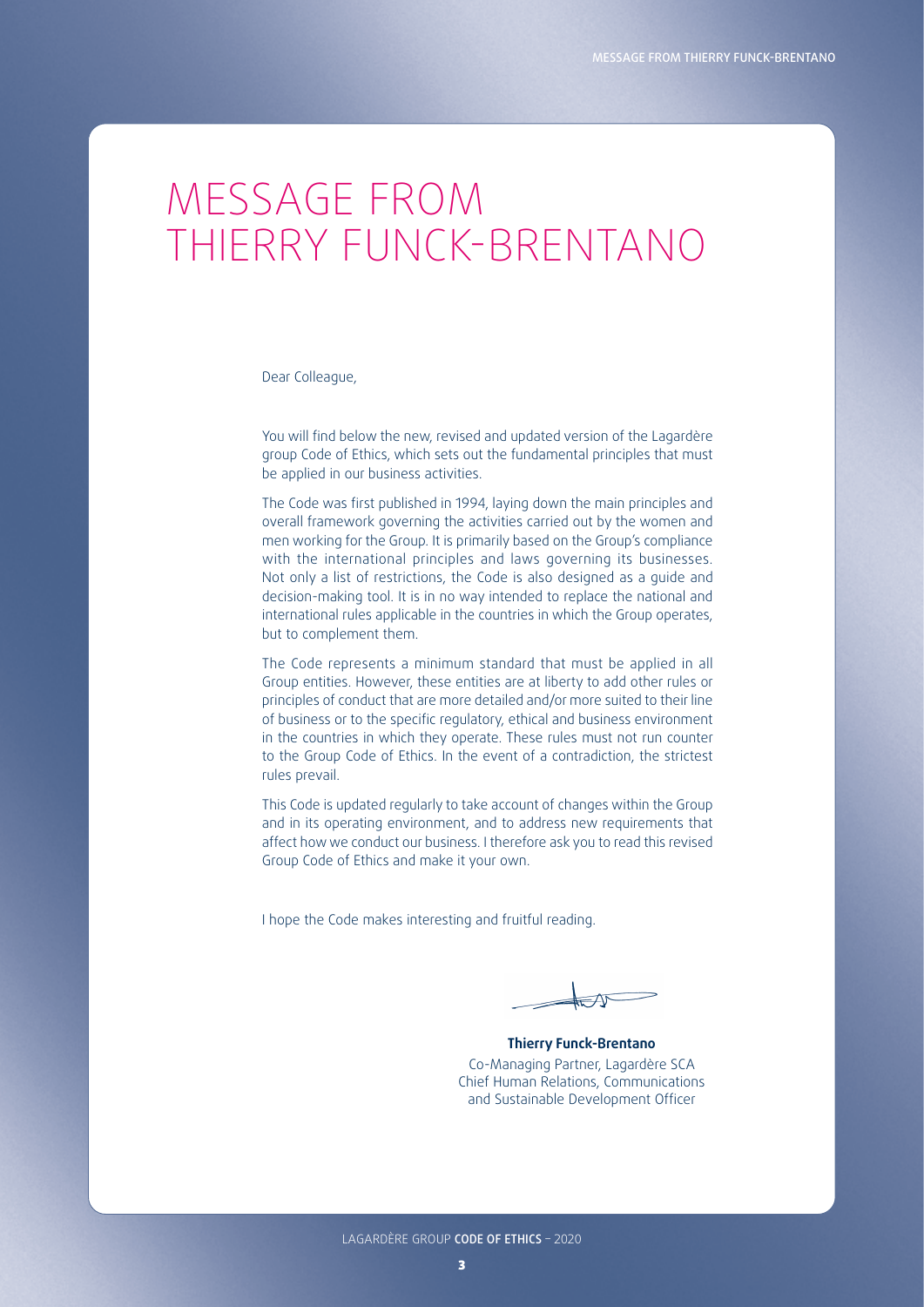## FOREWORD BY MANAGEMENT

**T**he integrity and excellence of all those who work for the Lagardère group are crucial to the Group's success.

Anyone who works for the Group, in any capacity, is required to comply with this Code. It is the responsibility of each of us to respect and promote the Code and to put it into practice in our dealings with all of our external partners.

We trust our Employees to perform all Group activities for which they are responsible, either directly or through external partners, in accordance with the relevant local legislation, and in accordance with the principles laid down in this Code.

For many years, we have worked hard to promote and abide by stringent ethical standards, which are central to our values and corporate culture. The Code is one of the core documents underpinning the Group's Corporate Social Responsibility (CSR) policy.

It represents our values, our culture and our commitment.

**Arnaud Lagardère** General and Managing Partner, Lagardère SCA

Co-Managing Partner, Lagardère SCA

**Arnaud Nourry** Chairman and Chief Executive Officer, Hachette Livre

**Pierre Leroy Thierry Funck-Brentano** Co-Managing Partner, Lagardère SCA

Chairman and Chief Executive Officer, Lagardère Travel Retail

**Dag Rasmussen Constance Benqué** Chief Executive Officer, Lagardère News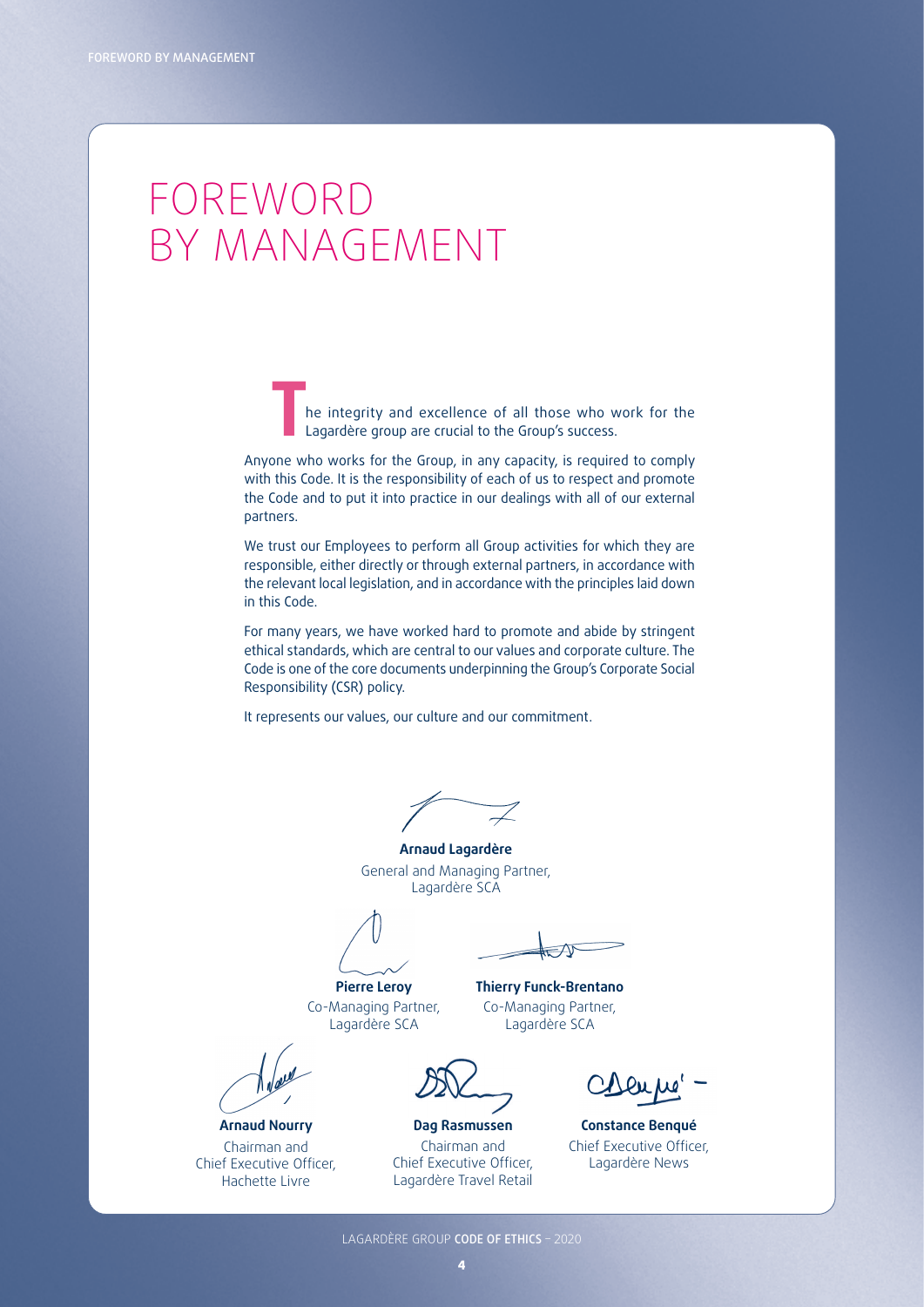## GENERAL PRINCIPLES

### SCOPE OF APPLICATION

The rules laid down in the Code of Ethics apply to all those involved in the Group's activities. They apply to management<sup>(1)</sup> and Employees of Group companies – with the term "Employees" including staff on secondment and temporary workers – and to Lagardère's agents and representatives.

Similarly, the Group also expects its external partners<sup> $(2)$ </sup> to share and comply with these rules.

### DISSEMINATION AND APPLICATION

Lagardère will make the latest version of this Code available to its Employees. The full text of the Code can be found on the Group's website (www.lagardere.com) and intranet portal (http://enter.lagardere.net) in English, French, German and Spanish.

To comply with the general principles of the Code, Employees must:

- $\rightarrow$  familiarise themselves with the rules of the Code and apply them in their day-to-day duties;
- $\rightarrow$  behave in a way suited to their working environment;
- $\rightarrow$  show sensitivity and respect for others, as well as for the Group's values and for difference;
- $\rightarrow$  ensure that their external partners act in compliance with the rules set out in the Code.

Group entities are responsible for ensuring that the Code is disseminated and implemented. The Group ensures that it is duly and properly applied.

### EMPLOYEE SUPPORT AND ASSISTANCE

The Group and all Group entities assist Employees in their understanding and application of the principles and values set out in this Code. They may call on legal experts where necessary to ensure that the Code is properly applied in their day-to-day duties.

### FAILURE TO COMPLY WITH THE CODE OF ETHICS

Failure to comply with the rules set out in this Code may constitute a criminal offence or practice that could result in criminal penalties for the individual(s) concerned.

The appropriate disciplinary measures may also be taken pursuant to the internal rules and regulations of each entity concerned.

<sup>(1)</sup> The term "management" refers to members of the administrative, executive and management bodies of Lagardère group entities. The term "hanagement" refers to members of the Gammaddive, executive the management succes of experience strep and to governments and local authorities.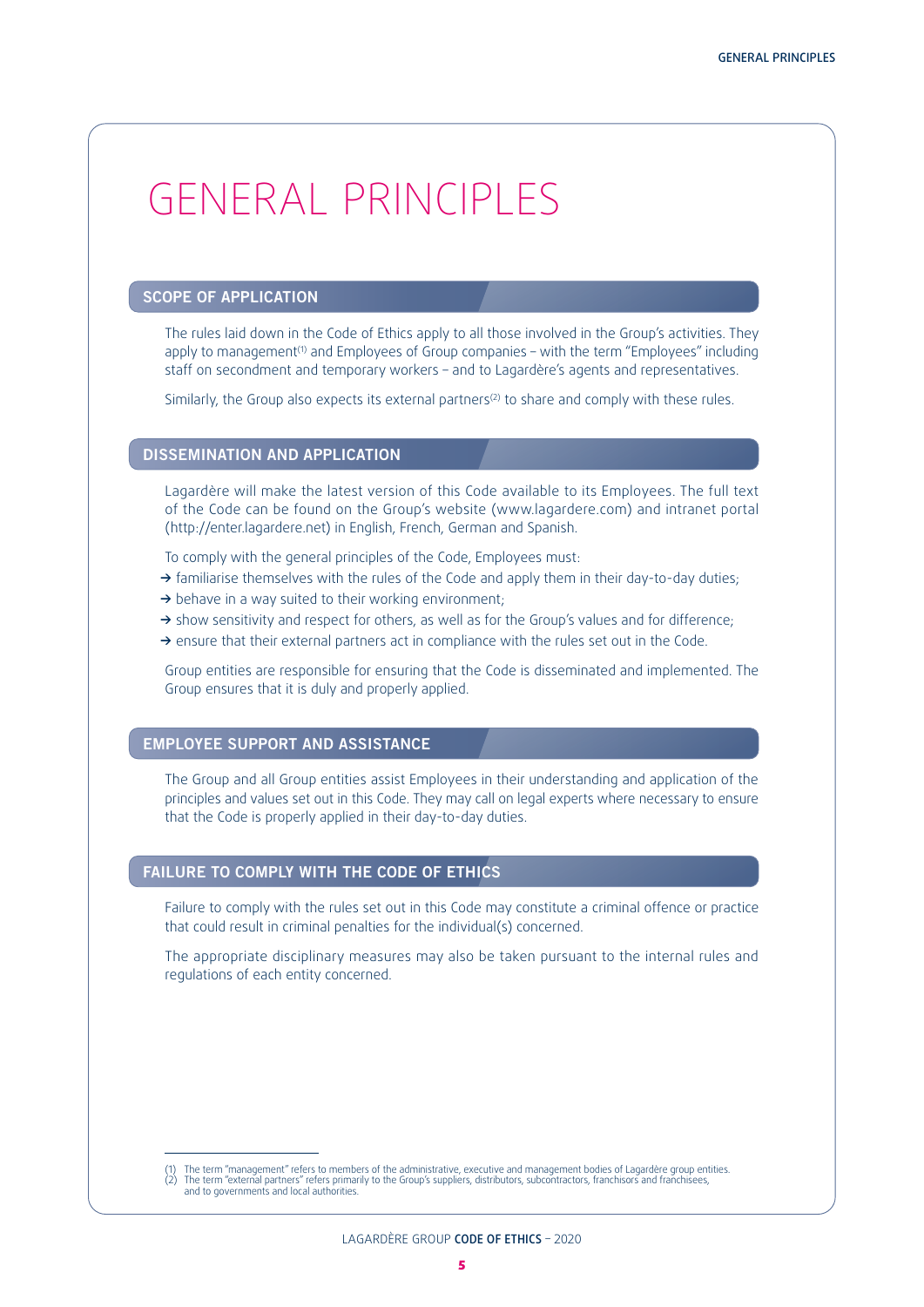# LAGARDÈRE GROUP CODE OF ETHICS

Lagardère aims to conduct its business honestly and impartially and in accordance not only with legislation in force in all the countries in which it operates, but also with the rules set out in this Code.

These rules must be applied continuously in the context of relations among the Group's Employees, and with the Group's external partners, competitors, customers, shareholders and civil society in general.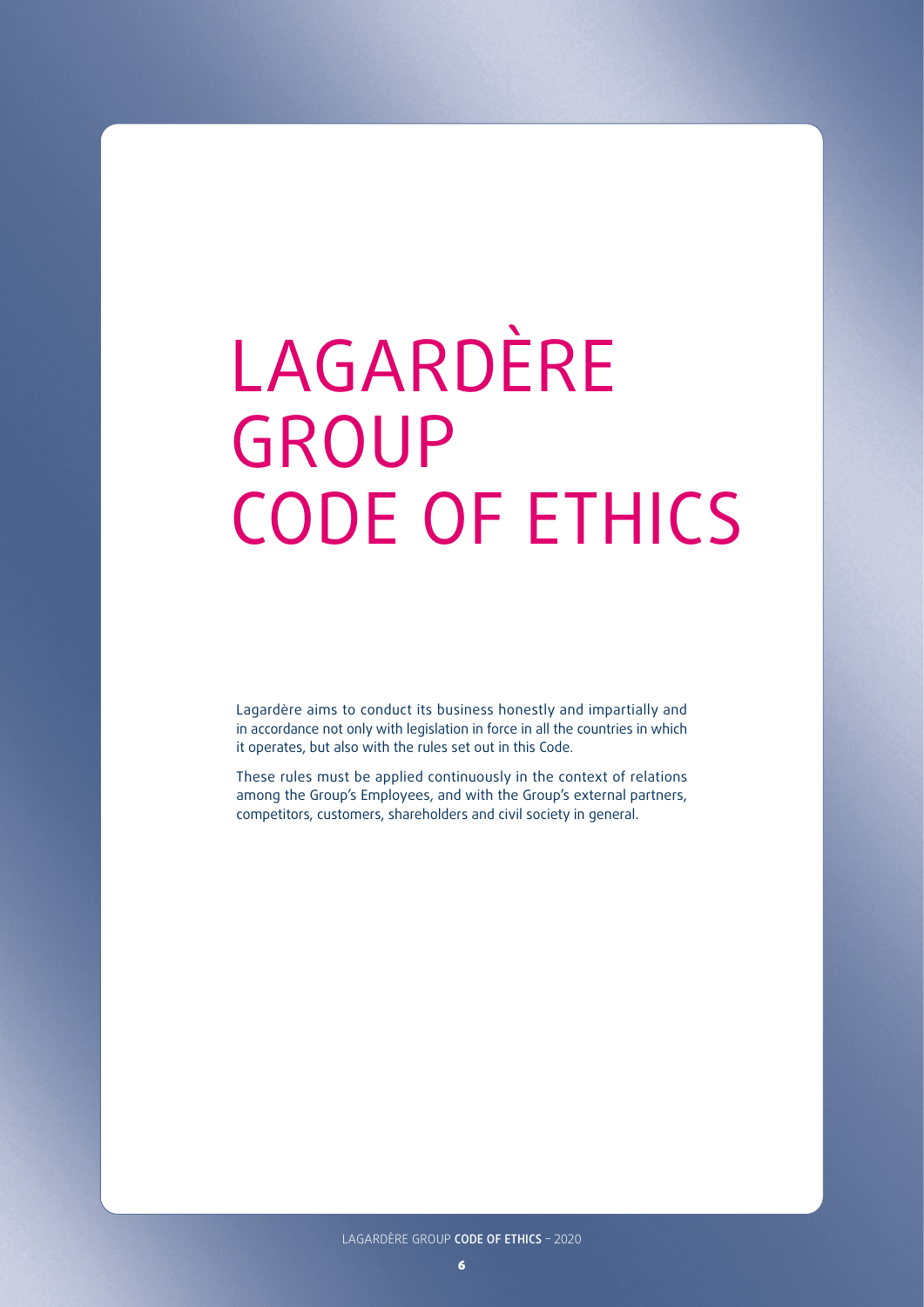## **1** UPHOLDING FUNDAMENTAL RIGHTS

### HUMAN RIGHTS AND WORKING CONDITIONS

As universal values, human rights form the very basis of the values adopted by Lagardère, which promotes and complies with:

- $\rightarrow$  the principles set out in the International Bill of Human Rights<sup>(1)</sup>;
- $\rightarrow$  the fundamental principles of the International Labour Organization (ILO);
- $\rightarrow$  the United Nations Guiding Principles on Business and Human Rights;
- $\rightarrow$  the United Nations Global Compact, of which the Group has been a signatory since 2003;
- $\rightarrow$  the Guidelines for Multinational Enterprises of the Organisation for Economic Co-operation and Development (OECD).

The Group expects its Employees and external partners to strictly uphold these fundamental rights, in particular those relating to:

- $\rightarrow$  freedom of association;
- $\rightarrow$  respect for privacy;
- $\rightarrow$  recognition of the right to negotiate industrial relations agreements;
- $\rightarrow$  prohibition of child labour and of forced or compulsory labour;
- $\rightarrow$  prevention of discrimination in employment practices.

The Group's Employees and external partners are also required to comply with local regulations regarding employment and working conditions.

Specifically, Lagardère undertakes to:

- $\rightarrow$  maintain an ongoing dialogue with its stakeholders as part of a continuous improvement process;
- $\rightarrow$  propose reporting procedures for all stakeholders within the countries and business entities concerned;
- $\rightarrow$  regularly assess risks of non-compliance with human rights and conduct frequent audits and checks.

<sup>(1)</sup> Universal Declaration of Human Rights, the International Covenant on Civil and Political Rights, and the International Covenant on Economic, Social and Cultural Rights.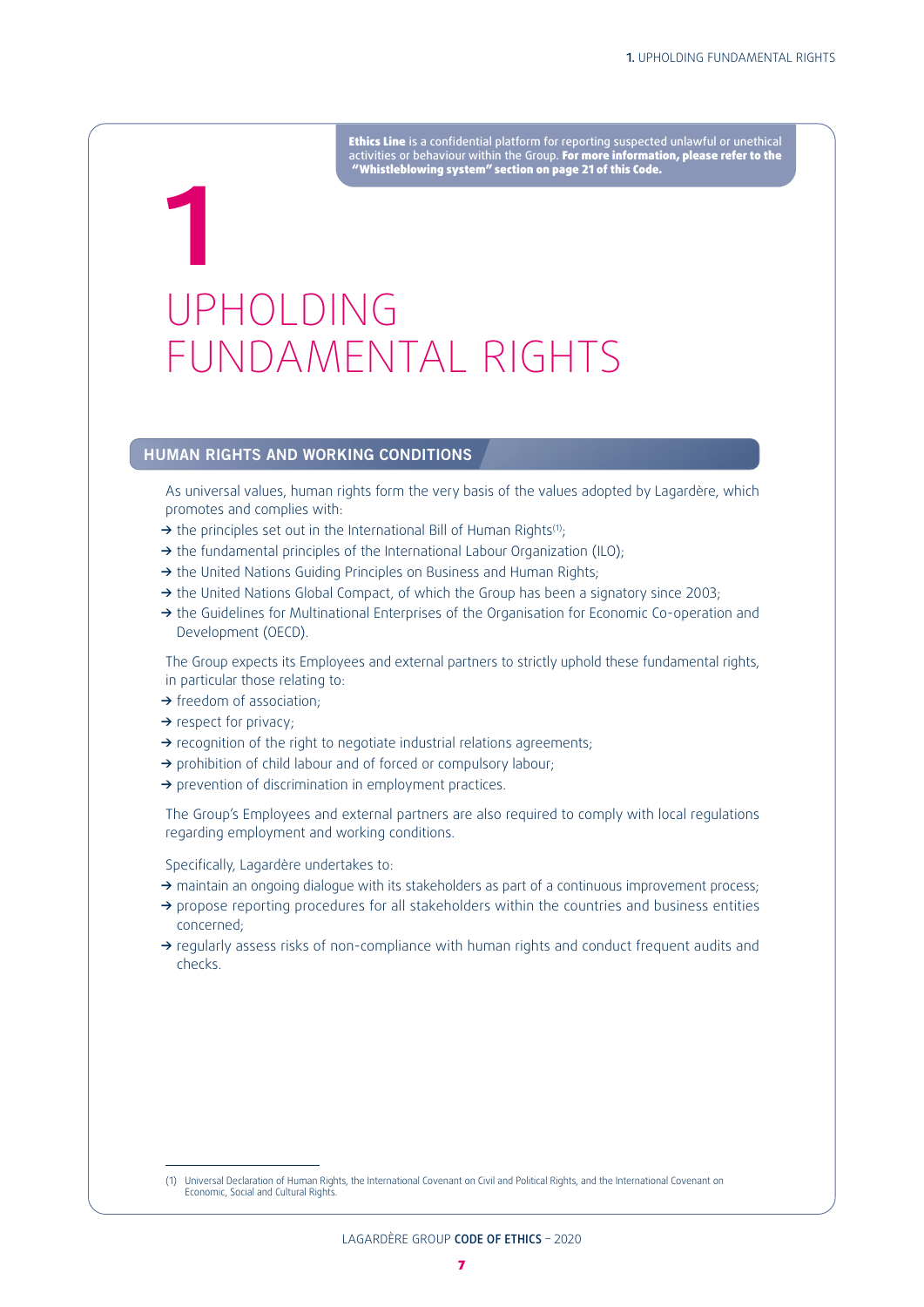**2**

**Ethics Line** is a confidential platform for reporting suspected unlawful or unethical activities or behaviour within the Group. **For more information, please refer to the** "Whistleblowing system" section on page 21 of this Code.

## RELATIONS WITHIN THE GROUP

Lagardère is committed to being a responsible employer in order to foster the motivation and creativity among its Employees that are essential for the Group's success.

#### WORKING CONDITIONS AND HEALTH AND SAFETY POLICIES TO PROTECT EMPLOYEES' PHYSICAL AND MENTAL HEALTH

The Lagardère group pays close attention to the working conditions of its direct and indirect Employees. It strives to provide a safe, healthy working environment in compliance with all applicable legal requirements. In any situation that endangers an Employee's life or health, it recognises the value of the right to stop working. The Group makes every effort to reduce health risks and occupational risks by endeavouring to identify, prevent and manage accidents and risks of all kinds. Group entities are responsible for continuously monitoring all risks to which they may be exposed directly or indirectly. The Group also strives to provide sufficient information to enable all Employees to fulfil their duties, and to ensure efficient industrial relations so that such matters can be dealt with locally.

All Employees are required to respect Group rules concerning health, hygiene and safety at work, and to take all reasonable precautions to maintain a safe and healthy working environment. Employees must also ensure that their actions do not put themselves or others at risk, and that they are aware of the procedures to follow in the event of a workplace emergency. They must report to their superiors any behaviour, installation or situation that could compromise the safety of their working environment, along with any accident or incident, even a minor one.

#### FIGHTING DISCRIMINATION

Lagardère is committed to treating all of its Employees equally, and to maintaining fair employment practices. The Group is opposed to all forms of discrimination based on a person's origin, lifestyle, age, sex, sexual orientation, political or religious opinions, trade union affiliation or disability.

The Group is neutral with respect to all religions and upholds a secular view of the workplace. Lagardère respects its Employees' beliefs and opinions, as well as their religious practices provided that these do not adversely affect the Group's internal organisation or operations. As regards the observance of religious holidays, the Group bases its policy on the legal framework in its various countries of operation.

To comply with these rules, Employees must not discriminate against any other Employees for any reason whatsoever.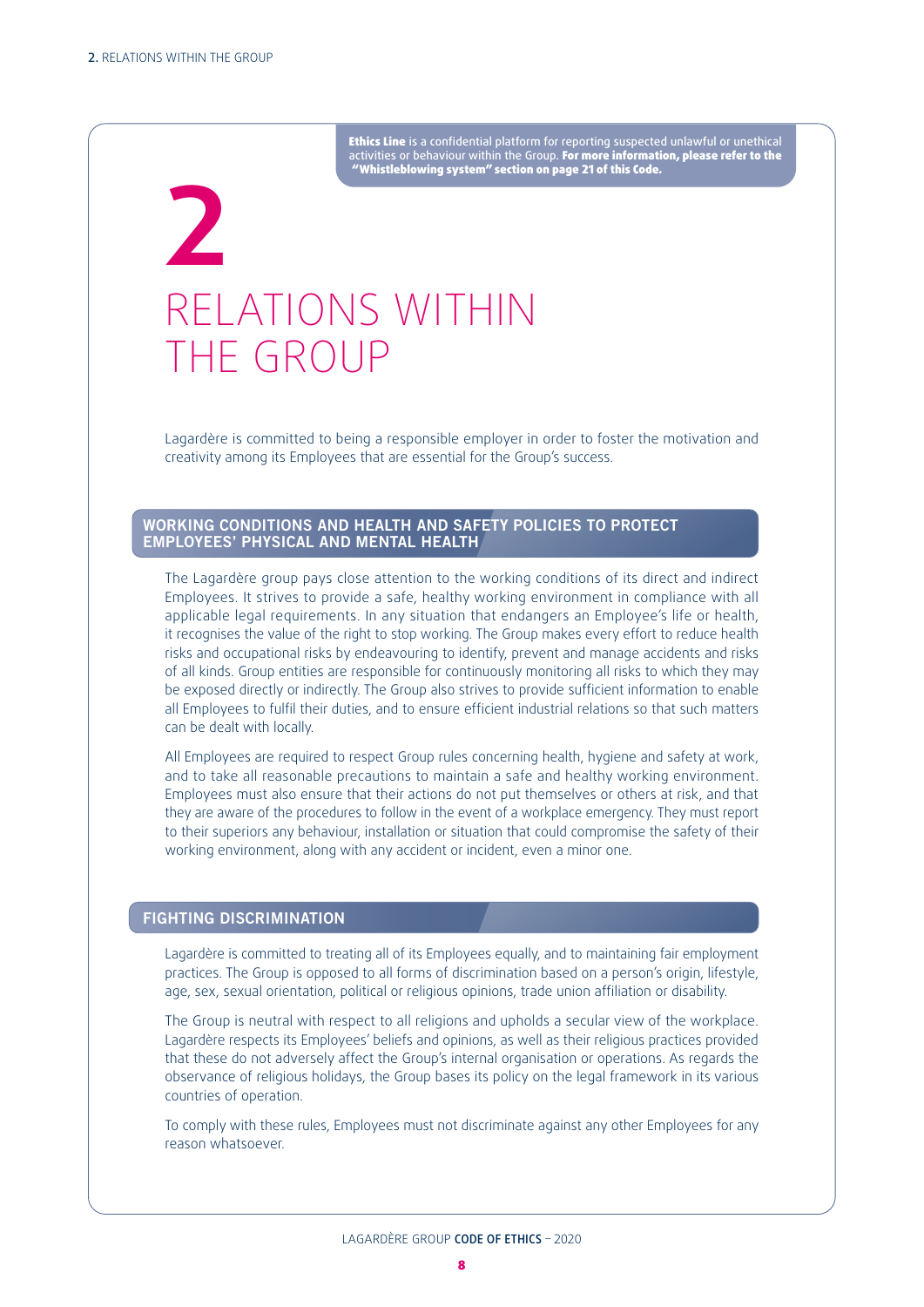### PROMOTING RESPECT FOR OTHERS AND ZERO TOLERANCE OF HARASSMENT

Mutual respect between Employees, regardless of their level of responsibility, is a core Group value and Lagardère asks all Employees to be sensitive in their language and actions towards other people.

The Group forbids all forms of mental and physical coercion and corporal punishment for disciplinary purposes, as well as all forms of harassment. Inappropriate behaviour and comments of a sexist and/or sexual nature are prohibited. Demeaning acts, violence and abusive language are not warranted in any work situation.

These rules apply to all Employees and all managers, who must lead by example.

### INDUSTRIAL RELATIONS

Lagardère recognises the importance of having independent, freely-elected Employee representatives in order to maintain regular dialogue with management on subjects relating to health and safety, working conditions and organisational changes that may affect Employees' work. In all countries, the Group complies with rules that allow Employees to organise and form their own representative authorities. It also guarantees that these representatives have access to work areas and to the Employees.

### MANAGEMENT

The Group makes every effort to help Employees fulfil their career potential by providing working conditions that emphasise mutual respect and by promoting a management approach that encourages Employees to take responsibility and use their initiative. Teamwork is one of the key unifying elements of the Group's corporate culture and is therefore promoted by Lagardère as a means to maintain a productive, high-quality working environment.

All managers must therefore set an example in their day-to-day work and encourage ethical conduct. They must support their staff when they request it by providing help or advice, and organise their staff in such a way as to promote a healthy work-life balance.

Lagardère is committed to complying with the legal framework governing working hours and the right to a weekly rest period.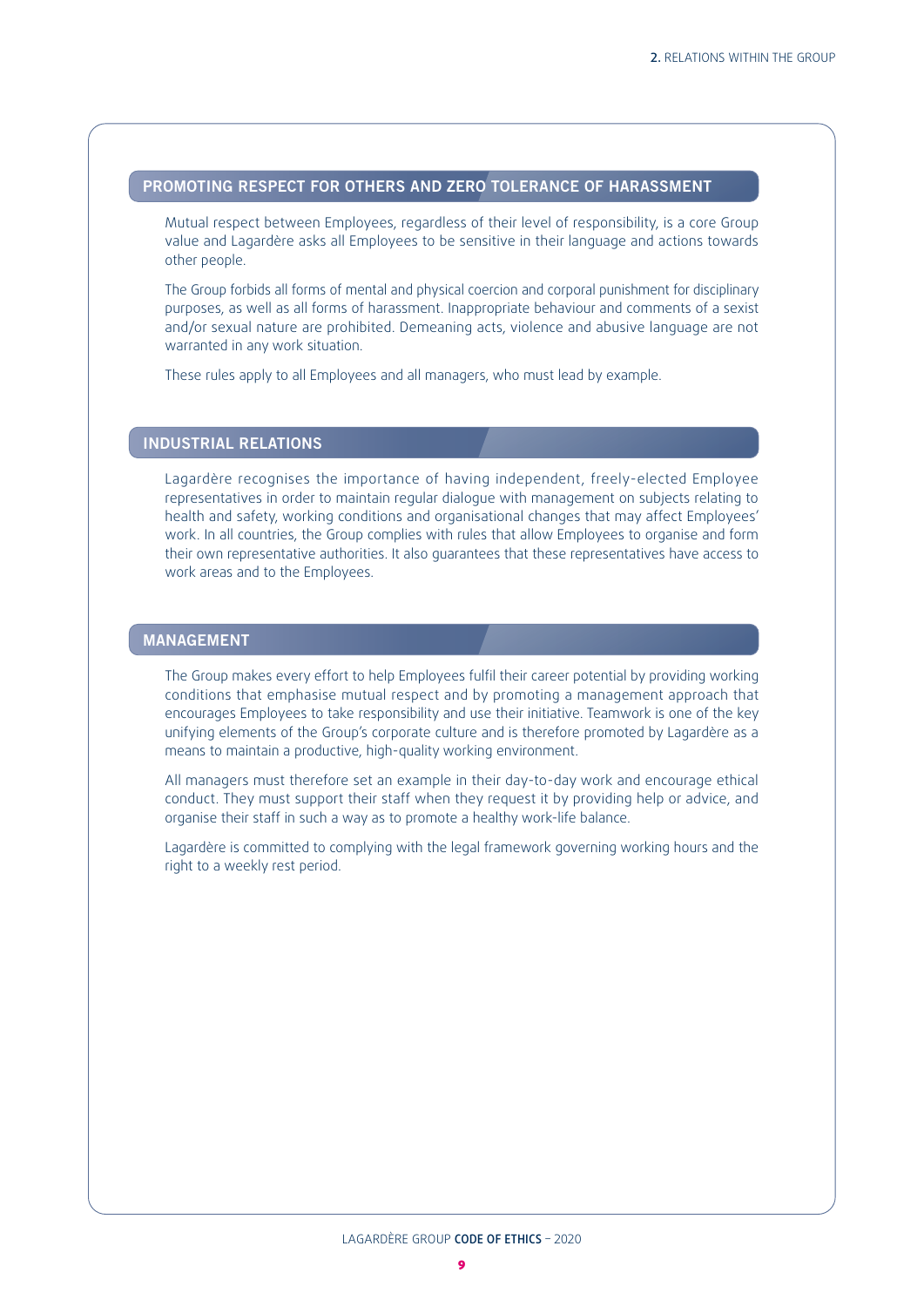### TRAINING AND PROMOTION

The Group is committed to developing Employees' professional skills and responsibilities. This is crucial in ensuring Lagardère's success. The Group attaches great importance to the principles of equal opportunity and fair treatment, by rewarding merit and performance. It also supports Employees' development, through promotion, internal mobility and training to enhance their employability.

All those in positions of responsibility must respect these commitments and pay close attention to the training, promotion and fair treatment of Employees.

### CONFIDENTIALITY OF INFORMATION AND PROTECTING THE PRIVACY OF EMPLOYEES

Lagardère fully respects the privacy of its Employees and is committed to ensuring the confidentiality of any personal information relating to Employees that it may collect or hold. The Group's entities are responsible for establishing procedures, in compliance with current national legislation, to protect Employees' personal information, and to make the necessary disclosures to the relevant organisations.

As a result, any person handling personal data relating to Employees must ensure that he/she retains only those data that are necessary for the operations falling under their responsibility, and that the data are stored for the appropriate period in complete security, in accordance with Group policy. That person must also ensure that the data are only passed on to authorised persons and only where necessary, and that the data cannot be accessed by persons outside the Group, except where necessary due to legal obligations.

Employees who have any questions or require further information on this matter may contact the person in charge of liaising with the local data protection authority, in particular the Data Protection Officer within their division.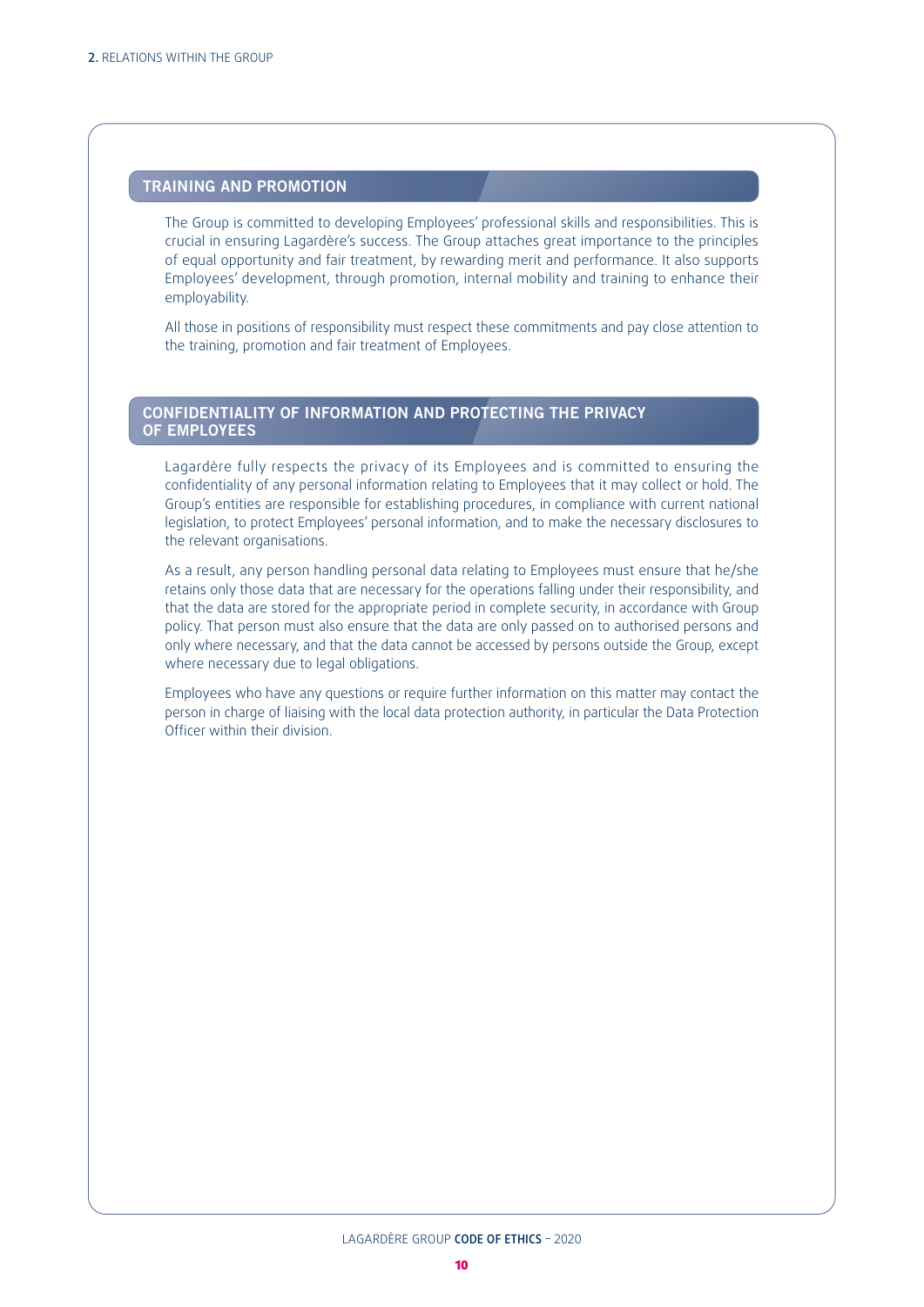## **3** RELATIONS WITH EXTERNAL PARTNERS AND COMPETITORS

The Group's relations with its external partners<sup>(1)</sup> must be based on mutual respect, in order to facilitate dialogue, interaction and co-operation. All Employees are expected to act fairly and impartially with respect to the Group's external partners and competitors, and to maintain respectful working relationships with them that comply strictly with the applicable legislation. Lagardère expects its external partners to share these principles.

#### COMPETITION AND FAIR BUSINESS PRACTICES

Regulations covering business practices, especially those concerning competition and price transparency, are designed to maintain a competitive economy and promote fair competition.

Lagardère considers that it is in its interests to develop its business in sectors with healthy trading practices that enable all players to fulfil their potential. The Group's activities are therefore based on fair and honest business practices.

Lagardère respects the principles of fair competition and forbids the use of unlawful or unfair practices to obtain a competitive advantage. In particular, the Group undertakes to:

- $\rightarrow$  forbid all types of agreements between Lagardère and its competitors which seek to coordinate their strategies on a given market, share customers or regional markets among them, or exchange business-sensitive information with no appropriate legal framework;
- $\rightarrow$  ensure that projects or offers developed in partnership with its competitors provide customers with better service and in no way eliminate competition with those partners, and that only the information strictly necessary for implementing the partnership is exchanged between the parties;
- $\rightarrow$  maintain its independence in establishing its sales prices or commercial offerings;
- $\rightarrow$  comply with the rules governing competitive processes when taking part in any tenders and refrain from any practices designed to circumvent or disrupt competitive tenders, in both its relations with its competitors as well as with the companies launching the tenders.

Owing to the potential complexity and challenges relating to the practical application of competition law, the Group recommends adopting a prudent approach.

<sup>(1)</sup> The term "external partners" refers primarily to the Group's suppliers, distributors, subcontractors, franchisors and franchisees, and to governments and local authorities.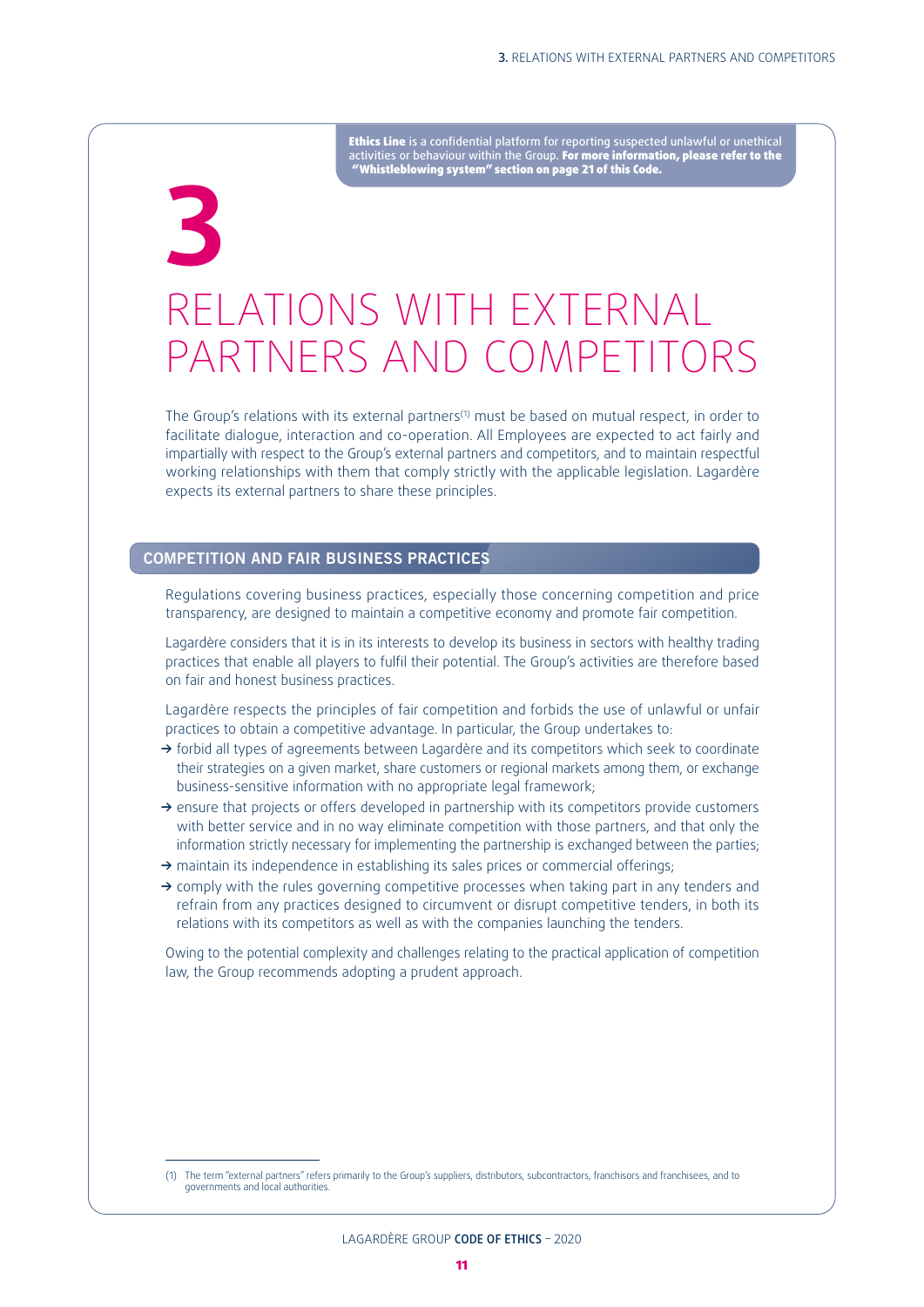### PROHIBITION OF CORRUPTION

Lagardère places particular importance on complying with OECD anti-corruption guidelines. The Group has zero tolerance of corruption. Its anti-corruption policy and specific anti-corruption procedures reiterate the Group's ethical standards and are applicable to all.

The Lagardère group therefore refuses to promise, offer, authorise, grant, solicit or accept illicit payments or other undue advantages with a view to winning or retaining a contract, unlawfully influencing the decision-making process, or abusing any real or supposed influence on a third party to obtain a favourable decision or any other unfair advantage.

More generally, these principles apply in dealings with its customers, private or public sector suppliers, as well as government bodies and agencies, particularly within the scope of activities subject to public procurement or authorisation procedures.

All Employees are required to observe the applicable legislation in this area and to respect the compliance procedures set up within the Group to prevent and identify any corruption risks.

### SERVICES OF PAID INTERMEDIARIES

The use of paid intermediaries is only warranted if it involves actual, practical services and complies strictly with applicable legislation and regulations.

All Employees must ensure strict compliance with the procedures in place within the Lagardère group when engaging the services of a paid intermediary, in such a way that the Group cannot be held liable for the intermediary's actions. These procedures include carrying out upstream checks, drawing up a formal agreement and monitoring the arrangement from an operating perspective. All Employees must ensure that the intermediary is paid for the services actually provided, as set out in the agreement. Before engaging any intermediary, Employees should also systematically ensure that there is no conflict of interests between that intermediary and other stakeholders.

### CONFLICTS OF INTERESTS

All Employees could potentially find themselves in a position where their personal interests, the interests of a person or legal entity connected<sup>(1)</sup> to them or the interests of a person close to them (i.e., a close family member<sup>(2)</sup>) could potentially conflict with the Group's interests or give the impression of impropriety.

Employees should therefore avoid any situation that could give rise to a conflict of interests, and must inform their superiors if they find themselves in a situation involving an actual or potential conflict of interests.

In general and as a precautionary measure, all Employees should be able to justify the fairness and integrity of their practices in their dealings with external partners and competitors.

<sup>(1)</sup> The term "connected" refers to any direct or indirect link between a third party (such as a supplier, customer, partner, competitor or any other person with whom a working relationship has been formed) and an Employee.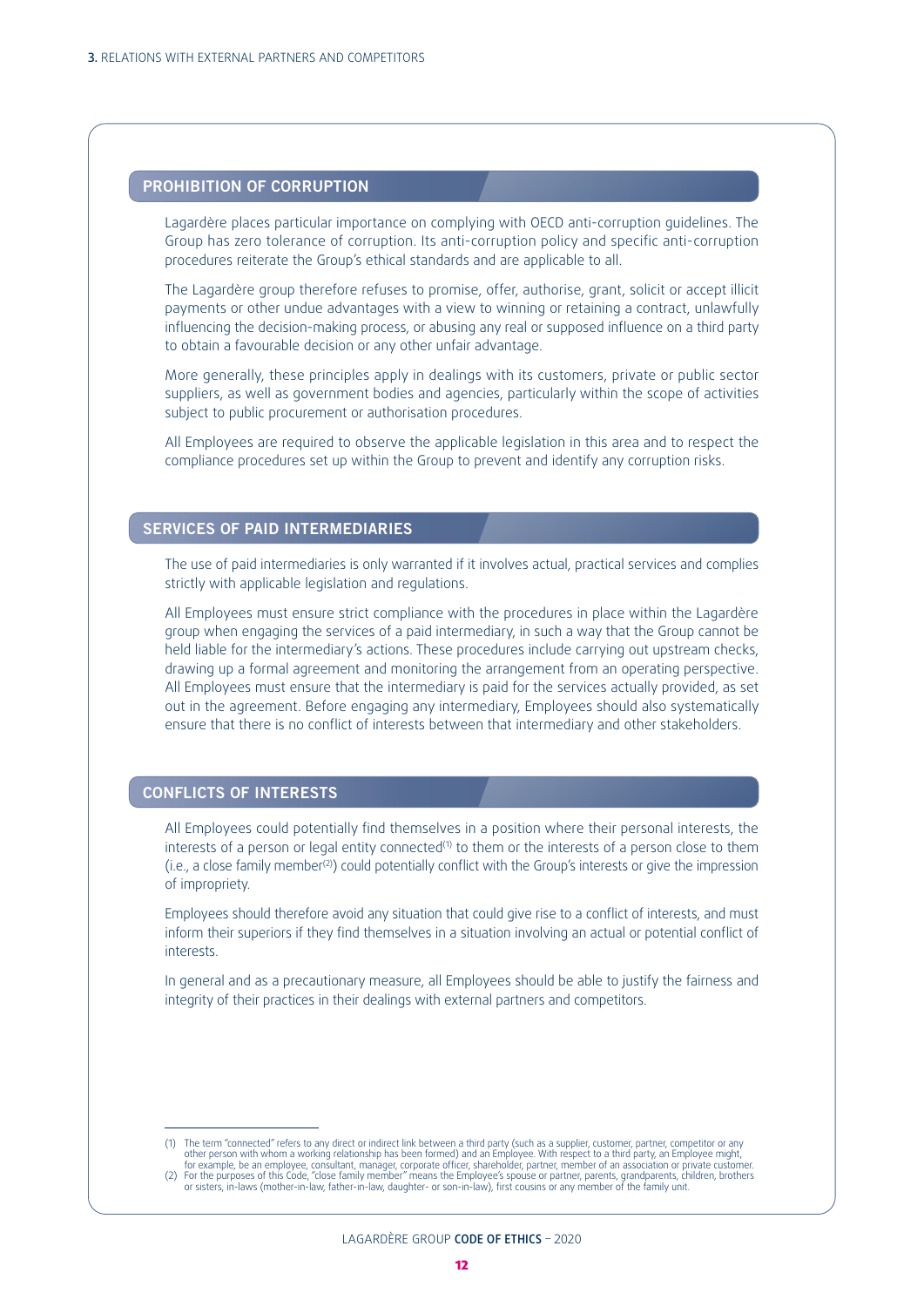### GIFTS AND OTHER BENEFITS

Corporate gifts, invitations and other benefits (such as entertainment, discounts and services) intended to develop respectful relations, reinforce brand image or promote products and services are a common business practice.

Employees who offer, propose or promise gifts or invitations or who take any action with the aim of influencing the intended beneficiary in order to obtain preferential treatment or an undue advantage, in breach of legislation or the duty of loyalty towards their employer, will be held liable for corruption.

If corporate gifts or other benefits are accepted from a third party or offered to a third party, this must be done strictly in accordance with the conditions set by Group procedures and with the rules applicable to each Lagardère group entity.

Soliciting corporate gifts or other benefits is strictly prohibited.

### CONTRIBUTIONS TO POLITICAL AND/OR RELIGIOUS ORGANISATIONS BY OR ON BEHALF OF GROUP ENTITIES

Independence is one of the Lagardère group's key values, and it has therefore always maintained a neutral position with respect to politics and religion. The Group and its Employees therefore agree, within the scope of their duties, not to contribute – including contributions of working time or loans of materials – to religious organisations, political groups or organisations whose purpose is to promote political parties, or to candidates' campaigns in national or local elections.

### RESPONSIBLE PROCUREMENT POLICY

The Group seeks to maintain and promote responsible and fair relations with its suppliers and subcontractors.

Through its Responsible Procurement Policy, Lagardère looks to maintain fair business relations and closely monitors compliance with negotiated purchasing and payment terms. In return, the Group expects its suppliers and subcontractors to conduct their activities in a manner that furthers its own social, environmental and business sustainability goals.

In particular, Lagardère requires its partners, and indirectly any partners of its partners, to comply with the corporate social responsibility principles set out in its Responsible Supplier Charter. This Charter outlines the requirements to be respected by its suppliers with a view to maintaining sustainable business relations and covers:

- $\rightarrow$  working conditions: prohibition of child labour and forced or compulsory labour along with all forms of discrimination, as well as specific requirements in terms of working hours, remuneration, employee health and safety and freedom of association, etc.;
- $\rightarrow$  environmental conditions: management of raw materials, waste, water and air emissions, hazardous substances, etc.;
- $\rightarrow$  conditions relating to the conduct of business: prohibition of corruption, compliance with international sanctions, etc.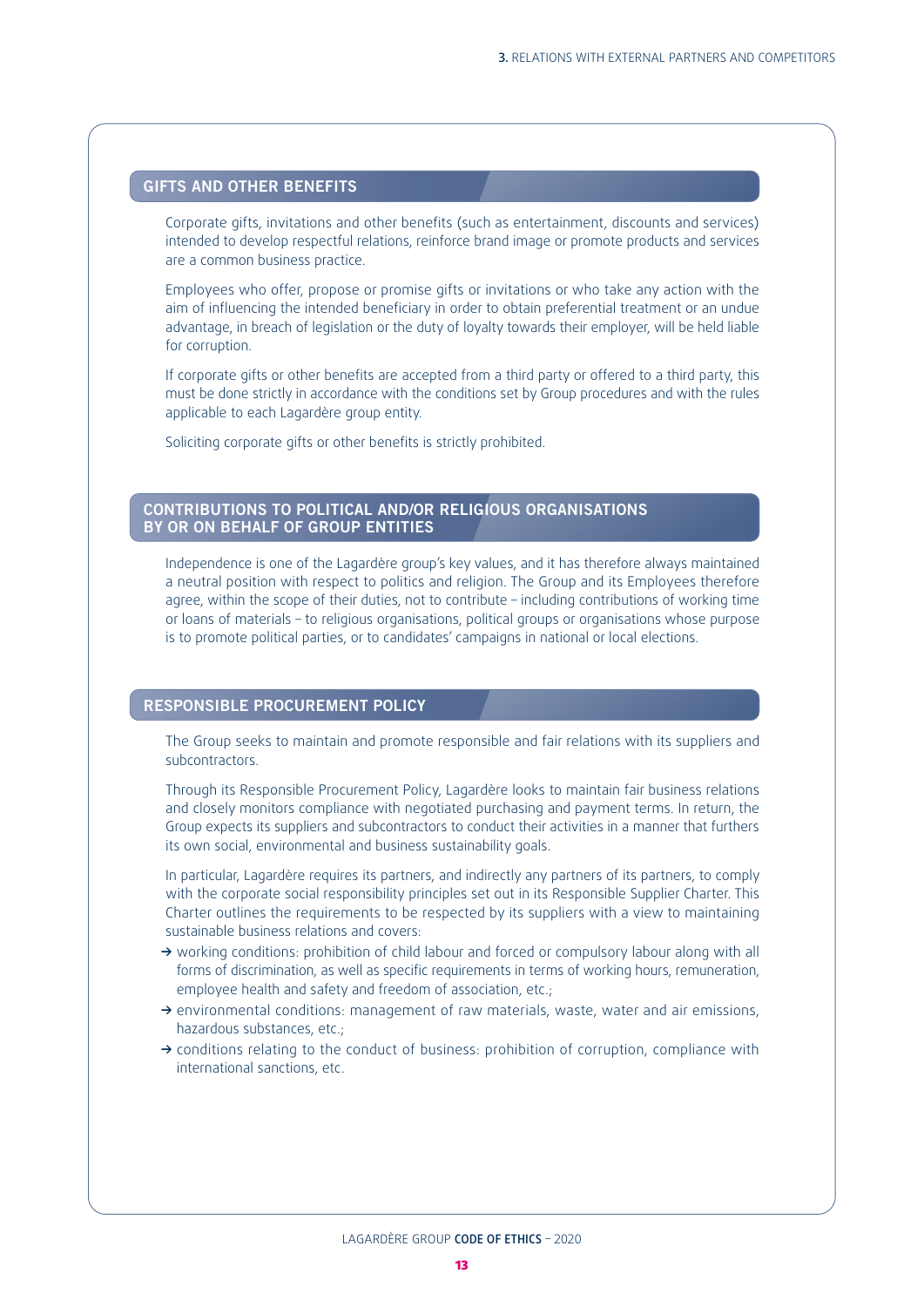### PROMOTING THE PRINCIPLES OF THIS CODE TO THE GROUP'S EXTERNAL PARTNERS

Lagardère undertakes to promote the principles described above as well as the existence of the Code of Ethics, including providing a link to it, when entering into agreements with third parties involved in its activities, such as suppliers, service providers and subcontractors. The Group also expects its external partners to uphold principles similar to those enshrined in this Code.

### COMPLIANCE WITH INTERNATIONAL ECONOMIC SANCTIONS

The Group has a policy to enforce compliance with international economic sanctions and other similar applicable measures, whether relating to prohibited activities or measures taken to freeze the assets of certain parties.

### COMBATING MONEY LAUNDERING

The Group seeks to ensure that its activities are not used to launder money and that its transactions and business partners are legitimate.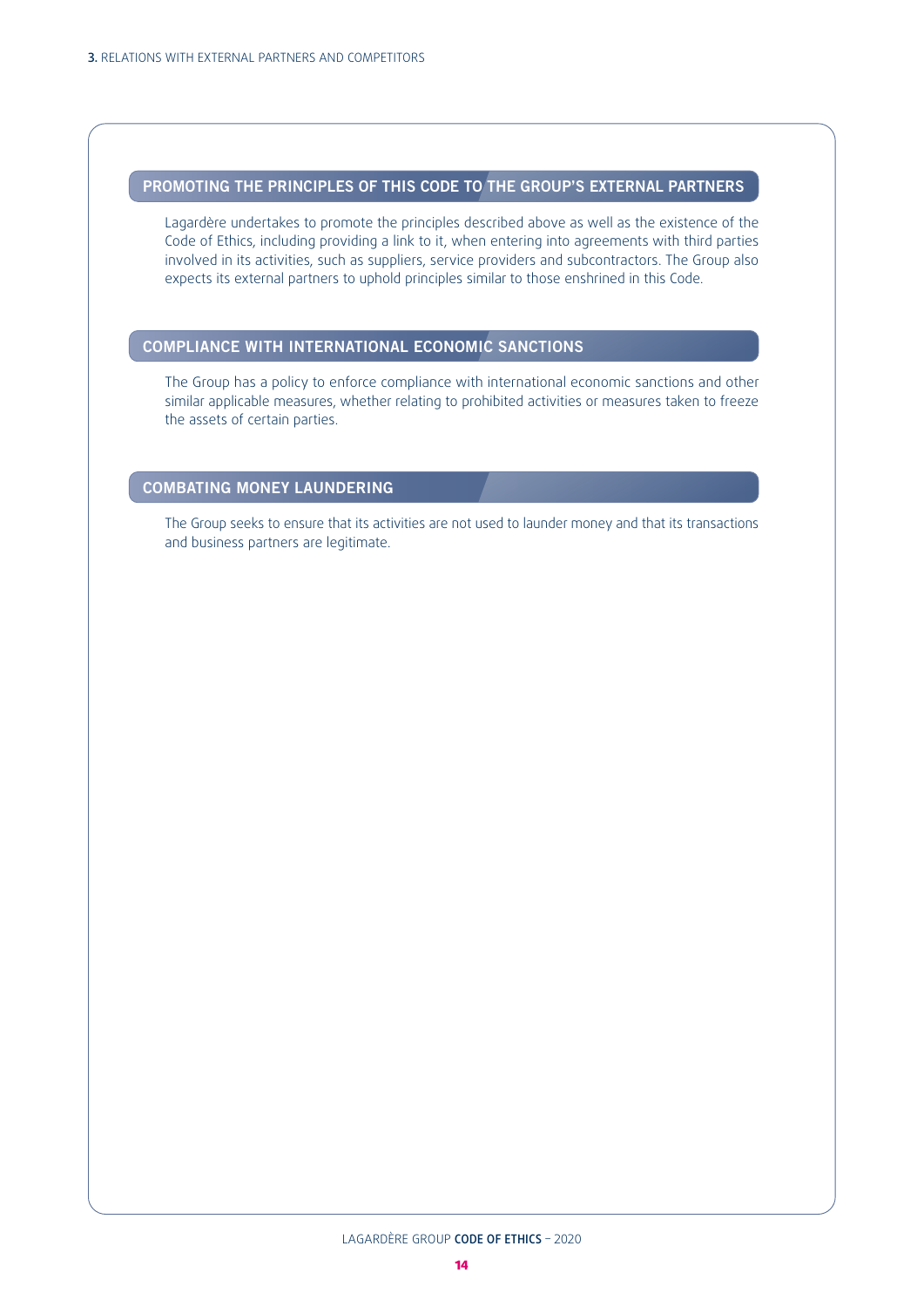## **4** RELATIONSHIPS WITH CUSTOMERS

Lagardère's success is based on respecting its customers and ensuring their satisfaction. Among other things, this requires all Employees to deal with customers in an entirely fair manner, in order to build and maintain strong, trusting relationships with them.

### PRODUCT AND SERVICE PERFORMANCE

The Group aims to forge close, lasting relationships with its customers, by providing them with high-quality products and services that meet their needs and expectations.

Every Employee is expected to contribute to these goals, by:

- $\rightarrow$  paying close attention to customers, without assumptions or preconceived ideas, in order to anticipate their needs and offer them a variety of products and services;
- $\rightarrow$  meticulously monitoring the products and services that the Group provides, and seeking to innovate and improve the quality and safety of those products and services.

### FOOD HEALTH AND SAFETY

The Group closely monitors compliance with food health and safety rules in its take-away and eat-in sales outlets. Food Safety Guidelines have been defined to serve as a reference in all countries engaged in the food business. These guidelines set out the policy along with strict rules that are sometimes more demanding than local hygiene regulations.

### FAIR ADVERTISING AND MARKETING

Lagardère aims to establish customer relationships based on respect and trust. It therefore strives to ensure that the information customers are given is as honest and fair as possible. In this respect, Lagardère complies strictly with advertising and marketing regulations.

As regards the advertising services that the Group provides to its customers, all Employees must have detailed knowledge of the applicable regulations as regards transparency and must comply with them.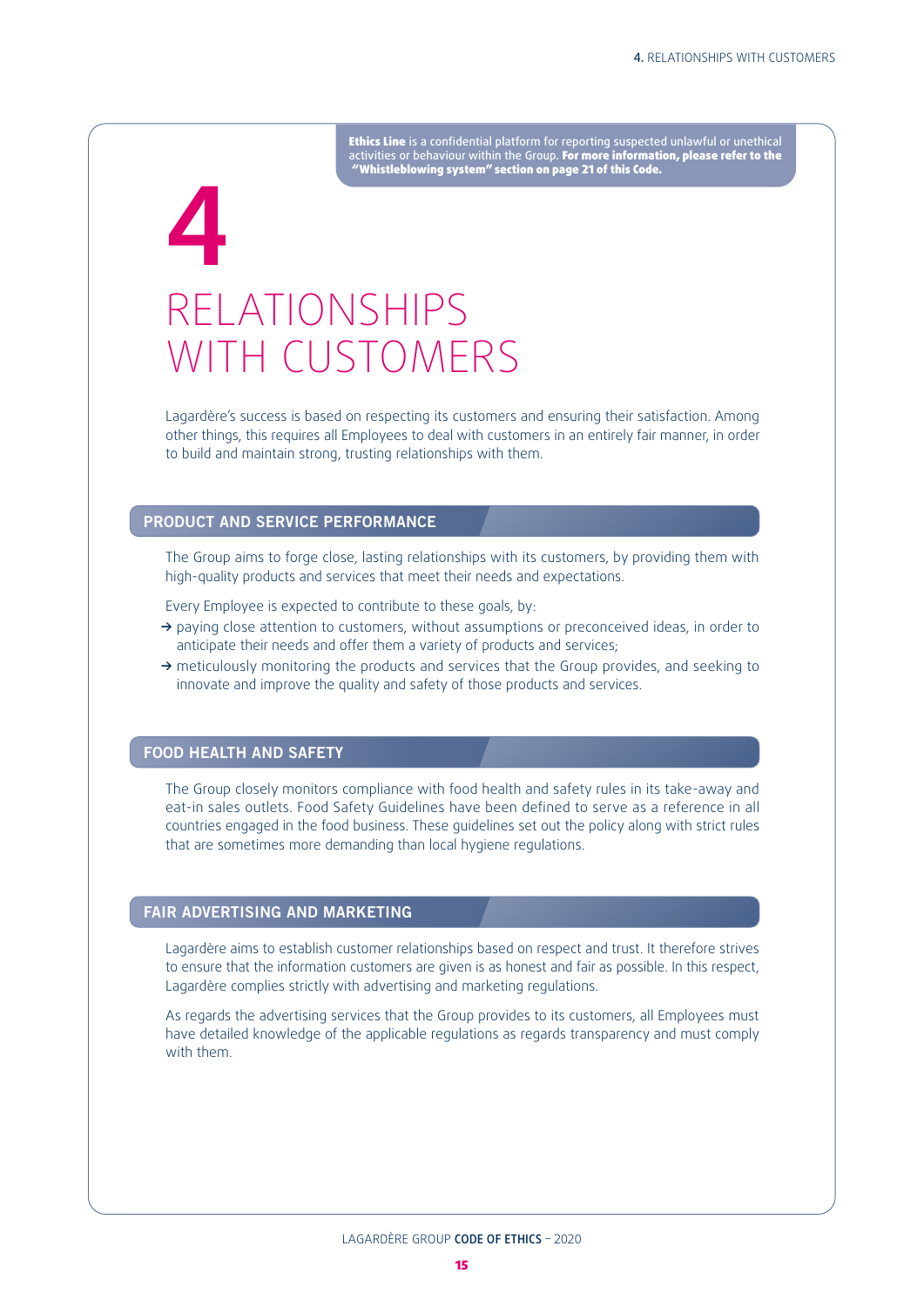### CONFIDENTIALITY OF INFORMATION AND PROTECTING THE PRIVACY OF CUSTOMERS AND SUPPLIERS

Each Employee is responsible for protecting information on customers and suppliers, particularly any personal information collected or held by Lagardère, to ensure that the information is not disclosed or used in any way that is forbidden or inappropriate.

As a result, any person handling personal data relating to customers or suppliers must ensure that he/she retains only those data that are necessary for the company's business operations, and that the data are stored for the appropriate period in complete security, in accordance with Group policy. That person must also ensure that the data are only passed on to authorised persons and only where necessary.

Employees who have any questions or require further information on this matter may contact the person in charge of liaising with the local data protection authority, in particular the Data Protection Officer within their division.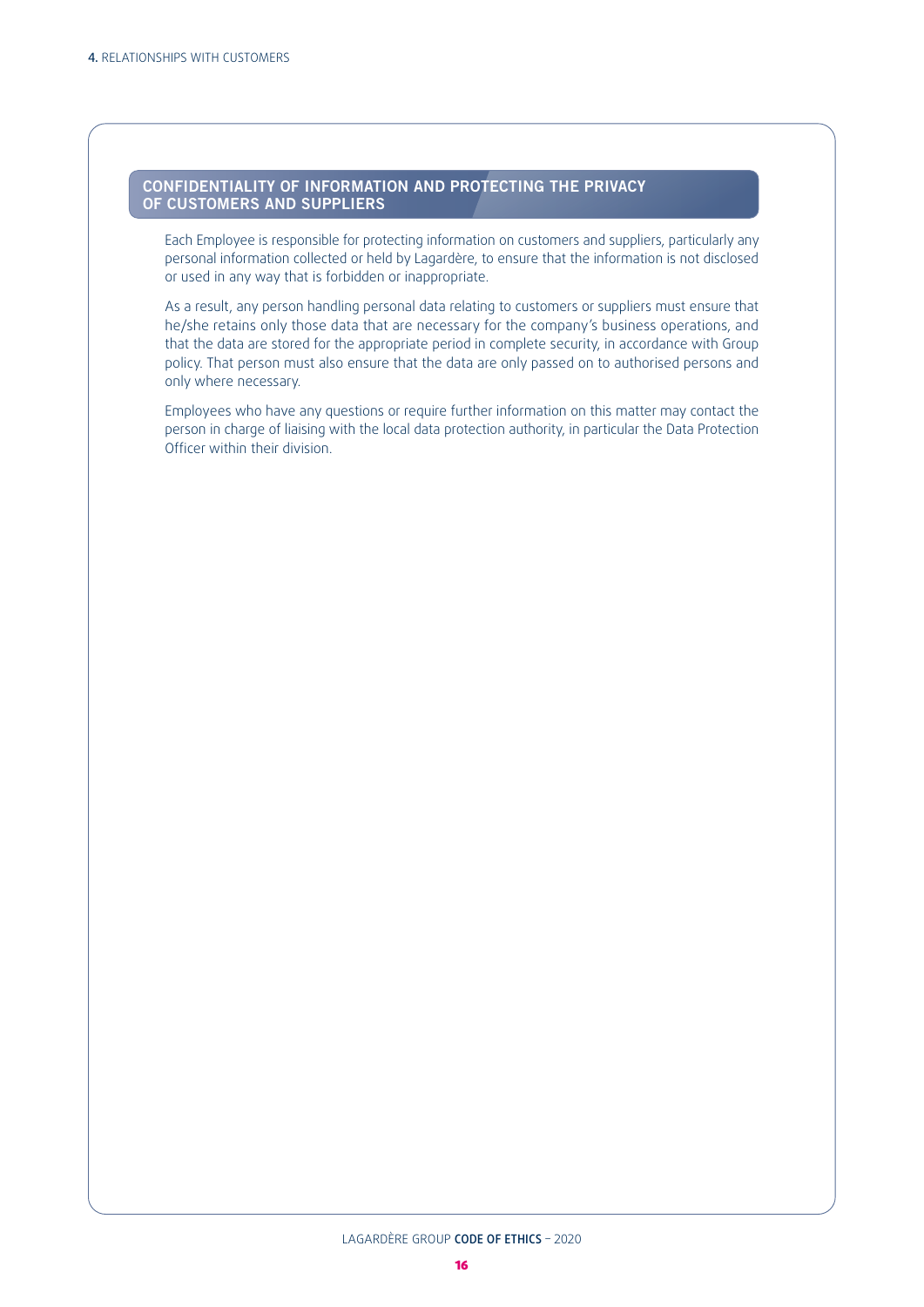## **5** RELATIONS WITH SHAREHOLDERS

The Group is committed to treating its shareholders with respect and to being deserving of their trust. Lagardère therefore makes every effort not only to maximise the value of its assets, but also to develop and protect them to the best of its ability.

### PROTECTING THE GROUP'S ASSETS AND BRANDS

Employees must ensure that they act in strict compliance with the rules for protecting the Group's assets and brands. They are responsible for protecting property belonging to Lagardère and for using it efficiently and appropriately in the course of their duties.

All necessary measures must be taken to safeguard the Group's assets and brands.

More generally, all Employees are responsible for protecting the Group's physical and intangible assets from loss, damage, improper use, theft, misappropriation of funds or destruction.

Employees are also required to use the Group's resources solely for the purposes of their duties and not to discredit Lagardère's good name or reputation. The Group's resources must not be used by its Employees for their own purposes or to compete with Lagardère, directly or indirectly.

### TRANSPARENCY OF FINANCIAL REPORTING

The Group takes great care to provide its shareholders and the financial community with information that is intelligible, relevant and reliable. It listens to their opinions, primarily through the Shareholders' Consultative Committee. The Group also ensures that it complies strictly with stock market regulations, and that its financial statements accurately reflect its operations.

Employees are required to duly and accurately report all financial and accounting transactions relative to their activities, and to provide appropriate, genuine documentary evidence to support all accounting entries.

Employees solicited by the statutory auditors in the course of their audit must work honestly with those auditors and not do anything that may mislead them in their work.

Employees directly or indirectly involved in preparing reports or information for publication on any media whatsoever, or who communicate regularly with the press, investors and analysts about the Lagardère group, must ensure that the reports or information in question are complete, fair, appropriate, accurate and intelligible, and that they comply with applicable regulatory requirements and with all of the procedures in place within the Group.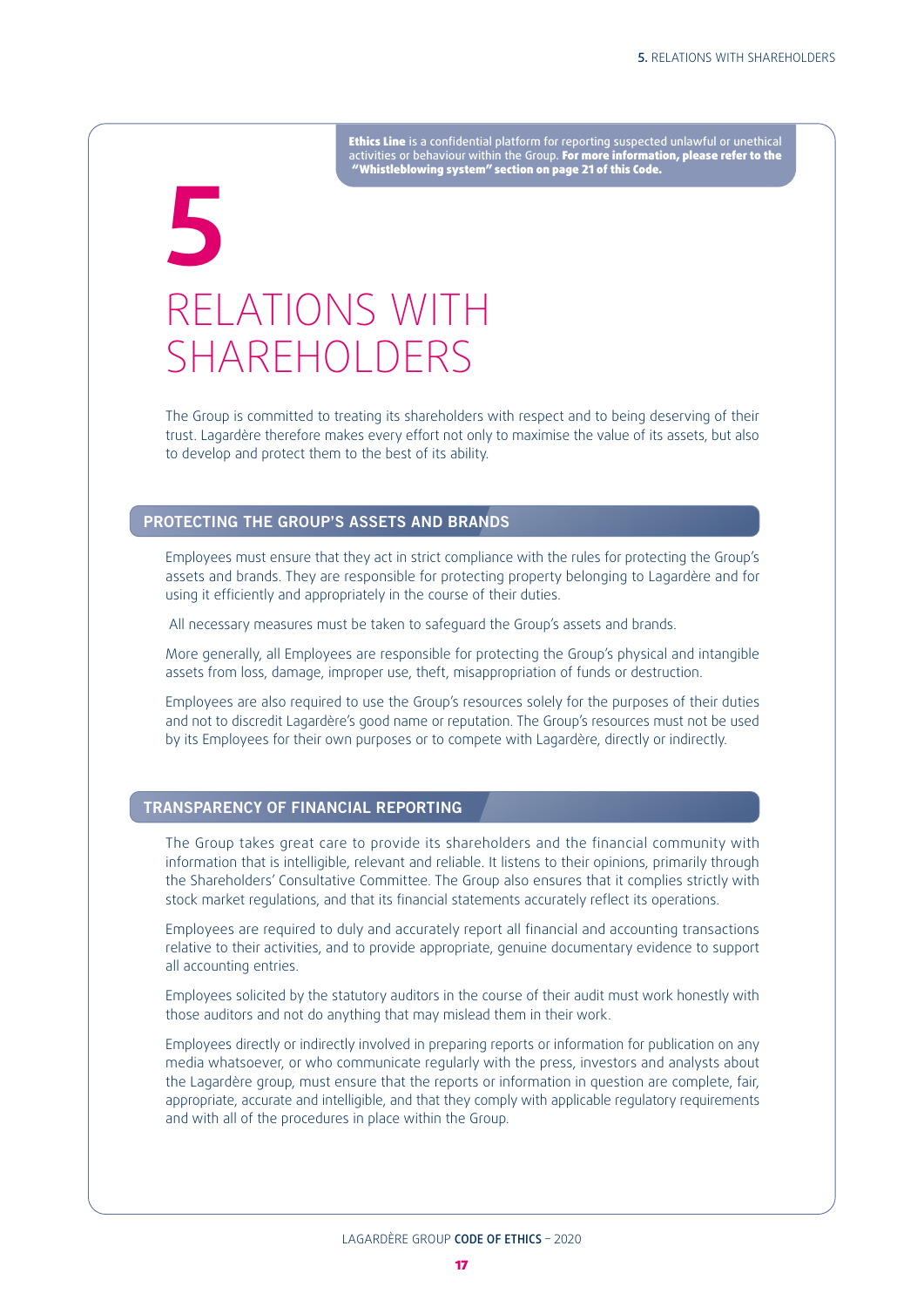### CONFIDENTIALITY OF INFORMATION ABOUT THE GROUP

Lagardère is committed to the principle of equality of information for all third parties. The Group considers that information has not been made public if it has not been widely disseminated to investors or any other third party.

#### I. CONFIDENTIAL INFORMATION

The term "confidential information" includes all non-public information that, if disclosed, could be used by Lagardère's competitors or could be damaging to the Group, its partners or its customers.

Employees must keep such information confidential, even after they have ceased to work for the Lagardère group.

### II. INSIDE INFORMATION

In accordance with the Confidentiality and Market Ethics Charter applicable to Lagardère group Employees, inside information held by Employees must remain confidential as long as the Group has not made it public.

The Employees concerned are required to act in compliance with this Charter.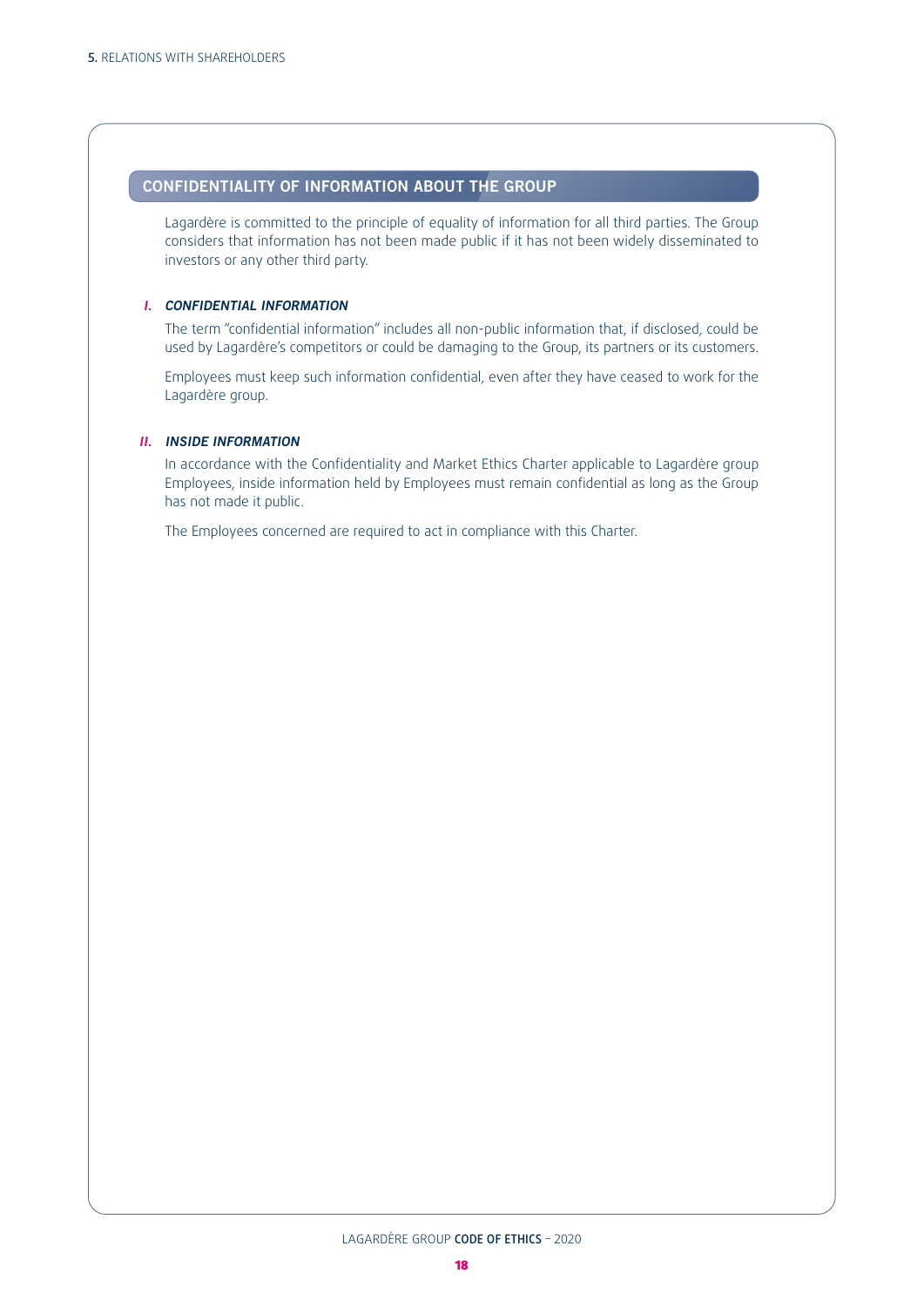## **6** SOCIAL RESPONSIBILITY

The Group wants its activities to play a role in improving the living conditions and wellbeing of communities in the countries in which it is based.

It is therefore committed to taking part in these countries' economic and social development, for which it works with local stakeholders.

The Lagardère group also seeks to participate in civil society.

It supports partnership and corporate sponsorship initiatives. The management teams of the Group's different entities are free to choose which initiatives to support, provided that they do not clash with the Group's communications policy or with requirements concerning relationships with partners.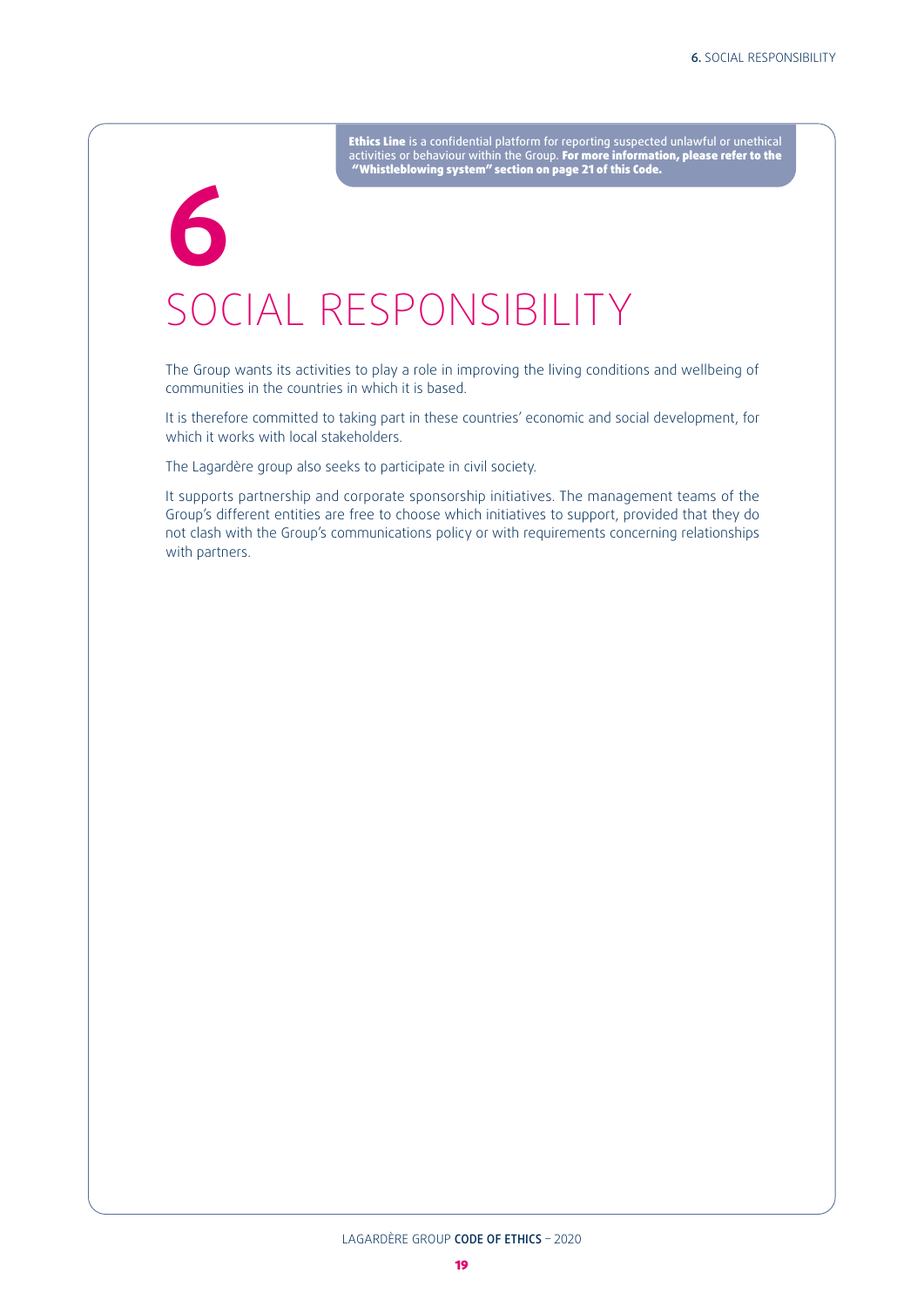# **7** ENVIRONMENT

The Lagardère group believes that respecting and protecting the natural environment are critical issues. It is therefore committed to reducing the environmental footprint of its businesses on an ongoing basis.

Lagardère expects its Employees to make these issues central to the way they work. Every Employee is therefore responsible, within the bounds of his or her duties, for helping the Group fulfil its commitments by complying with applicable regulations and internal policies regarding environmental protection.

### PROMOTING FUNDAMENTAL ENVIRONMENTAL PRINCIPLES AND COMPLIANCE WITH EXISTING REGULATIONS

As a responsible company, Lagardère ensures that the development and growth of its business are managed with due regard for the natural environment and for applicable local, national and international environmental regulations.

The Lagardère group is aware that its wealth is partly dependent upon the protection of the natural environment, and it also wishes to limit environmental risks and the impact of its operations. Lagardère is therefore keen to incorporate fundamental environmental management rules into its activities, such as the prevention and precautionary principles.

### ENVIRONMENTAL ACCOUNTABILITY

Lagardère has established a policy aimed at limiting the environmental impacts of its activities. Specifically, this involves meeting climate change goals and protecting natural resources through:

- $\rightarrow$  combating and reducing waste and promoting the circular economy;
- $\rightarrow$  optimising energy consumption;
- $\rightarrow$  using raw materials responsibly.

In practice, this means:

- $\rightarrow$  increasing the percentage of certified paper purchased for the production of paper products (books and magazines);
- $\rightarrow$  using recycled paper wherever possible:
- $\rightarrow$  gradually reducing greenhouse gas emissions linked to its business activities as part of its low-carbon strategy;
- $\rightarrow$  enhancing the sustainability of its products (shorter distribution channels and reduction in food waste and disposable plastics, etc.).

The Group promotes these goals and commitments to its various entities and throughout its value chain, where necessary by involving all economic partners concerned (subcontractors, suppliers, licensees, etc.).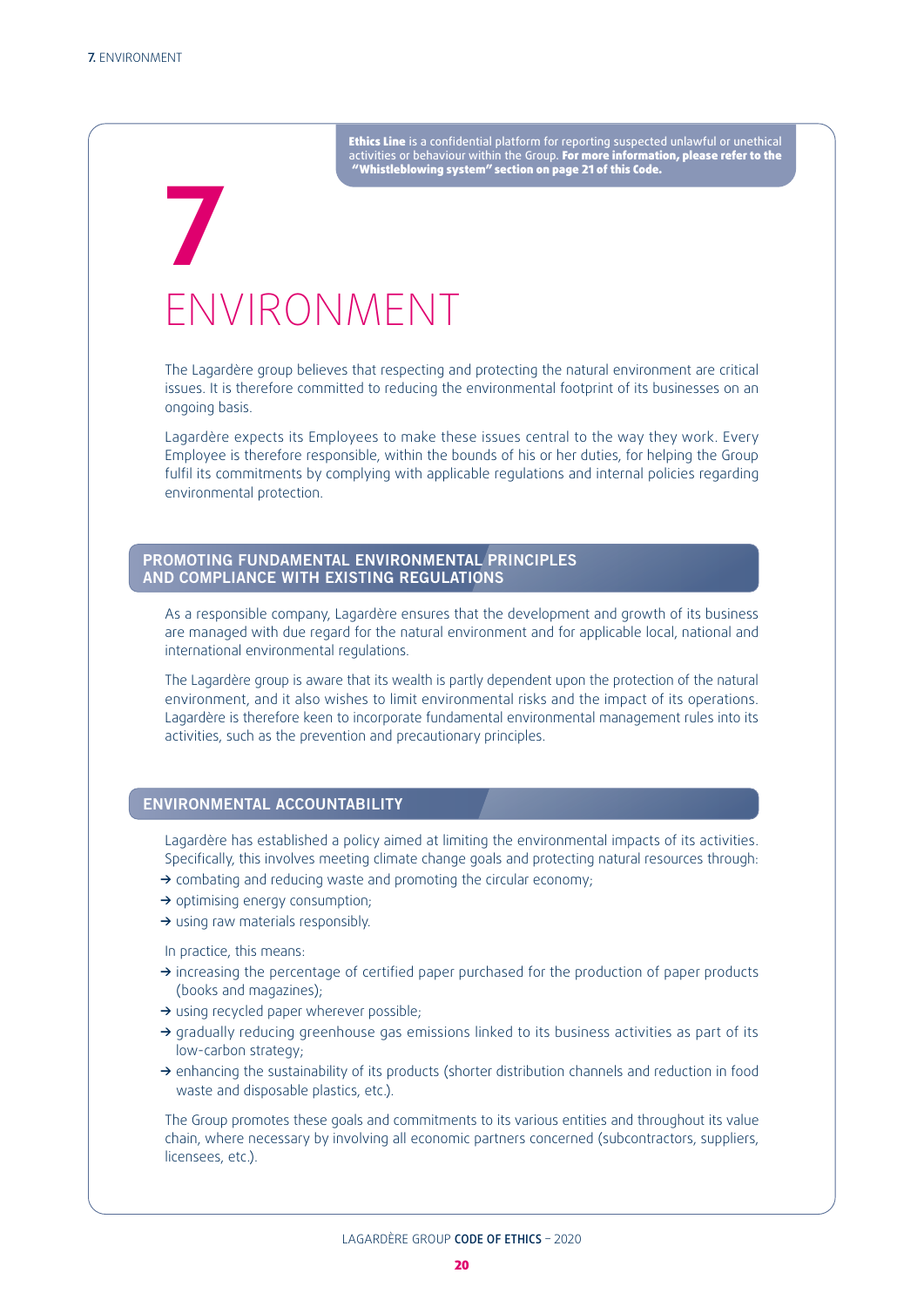## WHISTLEBLOWING SYSTEM

As part of its ethical and risk prevention approach, Lagardère encourages any suspected unlawful or unethical behaviour to be reported.

Ethics Line, a dedicated secure reporting platform that can be accessed from the Group's website (www.lagardere.com), was set up for this purpose.

The multilingual Ethics Line platform, which is also available to all stakeholders, is managed by an external service provider and can be accessed around the clock.

Reports are received by the service provider and by a limited number of qualified Employees who are bound by strict confidentiality rules.

The Lagardère group ensures that any information reported by users of the platform remains strictly confidential. It also seeks to protect users' interests as well as the interests of those whose behaviour has been reported.

The Ethics Line platform can be notably used to report information about:

- $\rightarrow$  infringements of trade secrets;
- $\rightarrow$  infringements of personal data protection rules;
- $\rightarrow$  cybercrime;
- $\rightarrow$  infringements of human rights and fundamental freedoms;
- $\rightarrow$  environment and natural resources:
- $\rightarrow$  competition and unfair business practices;
- $\rightarrow$  conflicts of interests;
- $\rightarrow$  corruption and influence peddling;
- $\rightarrow$  discrimination, harassment and sexism;
- $\rightarrow$  individual health and safety;
- $\rightarrow$  tax, accounting or financial offences, internal fraud and money laundering;
- $\rightarrow$  international economic sanctions and embargoes.